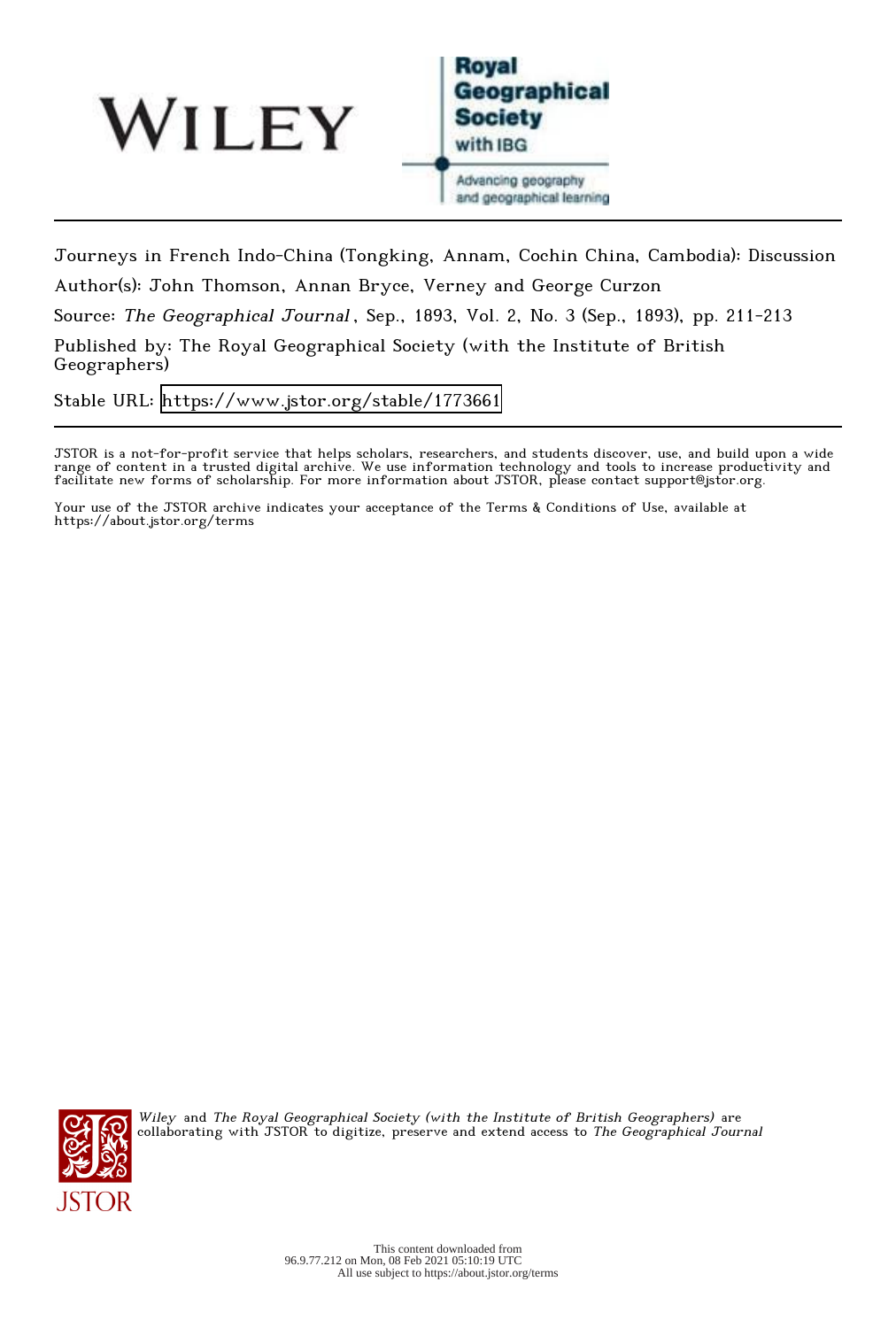After the reading of the paper the following discussion ensued  $:$ 

Mr. JOHN THOMSON: My exploration of Cambodia in 1866 is now rather ancient history, and my knowledge of this section of Eastern Asia is mainly confined to Siam, Cambodia, and Lower Cochin China. At that time I examined the principal antiquities, and made a detailed survey of Angkor Wat (properly Nakhon Wat), which enabled me to produce a ground plan of the entire building.\* I took a large number of photographs both at Angkor Wat and Angkor Thom or "Inthapatapuri," the capital of ancient Cambodia. In this city distinct evidence is found of different periods in building, sculpture, and inscriptions, some of which had been partly translated at the time, denoting a higher antiquity than that assigned to them by Mr. Curzon. This view appears to be borne out by the Chinese annals. In the " Teen-hia-kwo-le' ping-swo," there is a note (date about 140 B.c.) on Cambodia under the name Chinla, a name by which the country is identified, and may be traced in subse quent Chinese writings, where it is also noticed under the names Funan and Kanpoji. The ruins are found as far north as Korat in Siam, further south than Angkor Wat, and extending over a wide area east and west. Many of the ruins are important, and are linked together by stone causeways raised well above the autumn flood levels, and were evidently intended and used by the ancients for extensive traffic from city to city. Adjoining the causeways one finds great stone reservoirs which must have been designed for use during the dry season, when water is scarce. Some of these reservoirs have the same characteristics in the mode of building as Angkor Wat. The quarries from which the stone was obtained are 30 miles distant from Angkor Wat, and one can hardly conceive of any means by which they could have drawn the huge blocks over hilly ground to the capital. The blocks used in building Angkor Wat are so closely fitted without cement that they must have been ground together, as the line of union is hardly to be seen. The stones in all cases were first fitted together and afterwards sculp tured in a most elaborate and artistic manner. One sees in Angkor Wat evidence proving how closely it was allied to the Brahmanical cult, evidence which I published at the time. For example, a vast area of the walls of the temple behind its screens of pillars, is devoted to sculptured illustrations of the incidents in the poems, the " Ramayana" and the " Mahabharata," well-known to Oriental scholars. When in Cambodia, the King of Siam sent a special envoy to request me to photograph the entire series, a request with which I was unable to comply. At that time the kodak was unknown, and one had to depend on the collodion wet process of photography. This entailed the constant presence of eight or ten porters to transport the necessary apparatus. But the process had this advantage; as each plate was taken it was at once developed, so that one could see and judge of its value. I would have shown you a series of my photographs taken in 1866, but it is now too late to detain you. My original ground-plan of Angkor Wat may be seen in the adjoining room.

Mr. ANNAN BRYCE: It has struck me, and I don't think this has hitherto been noticed by any one, that there are several points of resemblance between the ruins at Angkor and those at Pagan in Upper Burma. Pagan was for some centuries the capital of Burma, and was destroyed in 1284 by an army of Kublai Khan. There are resemblances not only in certain features of design, form, and decoration, but in the fineness of the work. It is difficult to insert a knife in the joints of some of the brickwork at Pagan, just as it appears from Mr. Thomson's account to be difficult to do so in the case of some of the stone-work at Angkor, and it is noteworthy that

\* See Thomson's' Straits of Malacca, Indo-China, and China.'

P 2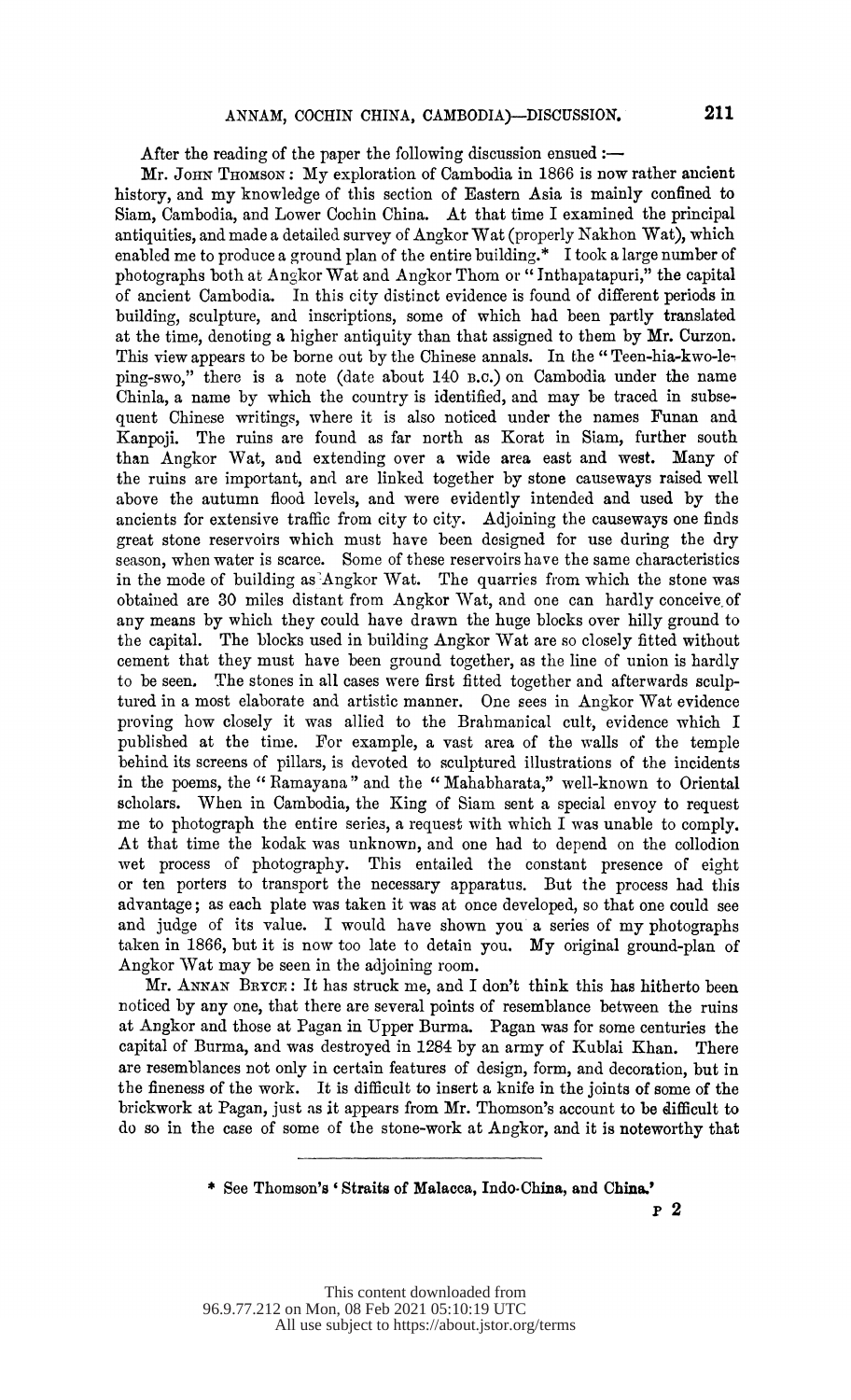many of the buildings at both places must date from the same period. Some of these resemblances in style are apparent in Mr. Curzon's photographs, and in the book which I am glad to hear he is going to publish, I hope he will notice, and attempt to account for them. From a hint which Mr. Fergusson gives in his descriptions of Pagan and Angkor, it may perhaps be possible to find the link in the architecture of Kashmir, though Mr, Fergusson, who had not himself seen either Pagan or Angkor, does not appear to have thought of connecting the styles of the two places, which indeed have many points of dissimilarity as well as of resemblance.

 Mr. VERNEY: I am here as the only European representative of the Siamese legation, and did not intend to speak, but I have much pleasure in thanking Mr. Curzon for the lecture he has given. The Siamese, I should like to inform you, are very proud indeed of being the owners of such ruins as we have seen represented to-night, and endeavour to preserve them intact. Until recent years, I believe, the very existence of these ruins was unknown to Europeans; we have with us one of the first of those who photographed them. I believe that Frenchmen have also taken admirable photographs and brought back good accounts of those ruins. I think we all might say how extremely obliged we are for the admirable way and graphic manner in which Mr. Curzon has told us what he saw, and I only wish that many Englishmen would follow in his footsteps, and that they may bring back not only the accounts of the ruins they saw but a great interest in these eastern countries which can do both the east and west nothing but good.

 The PRESIDENT: Mr. Curzon has described his paper as dull. Whatever else it was I do not think that any of you will have found it that. I myself, when I heard that he was going to address us, knew that the paper would be extremely instructive, but I also knew that Mr. Curzon held very severe views indeed about the inexpediency of introducing anything that might at all detract from the strictly scientific character of our proceedings. However, the fact that he should have given us not only a very informing but a very amusing address only proves that as he is strong he is also merciful, and I am convinced that you will all desire that I give him your most hearty thanks.

The Hon. GEORGE CURZON: It is very true that I confessed a strong and scrupulous regard for the scientific character of our proceedings and our papers. As a matter of fact, the paper, as it will appear in the Journal, is scientific to the point of intolerable dulness, and it was merely the stimulus of this charming audience that tempted me to some of those concessions that have ruffled the scientific soul of our president. One word only in answer to the observations made as to the resemblance of these ruins to those of a temple in Burma. I thank Mr. Bryce for having mentioned this, as I consider it extremely worthy of study, and if he can supply me with photographs of them I shall be obliged, as they well deserve examination before one forms conclusions about the ruins at Angkor. With regard to what Mr. Thomson has said, I have only to reply that the transport of great blocks of stone by people at remote periods has to me never been a matter of much surprise. It merely requires a bank of sand, rollers, a pulley, rope, and the application of manual labour, to transport and elevate a block of stone half the size of this theatre. The people who erected these buildings had an unlimited supply of manual labour, and four or five thousand men would accomplish as well, though not with the same economy of labour, what is now done by a 200-300 HP. engine. As regards the extent of the site, I did not mean to say that the whole of the ruins were com prised within a space of 20 miles, because I have seen them at Kwin-hon in Annam that is over a stretch of country 400 miles broad. As any student of the question